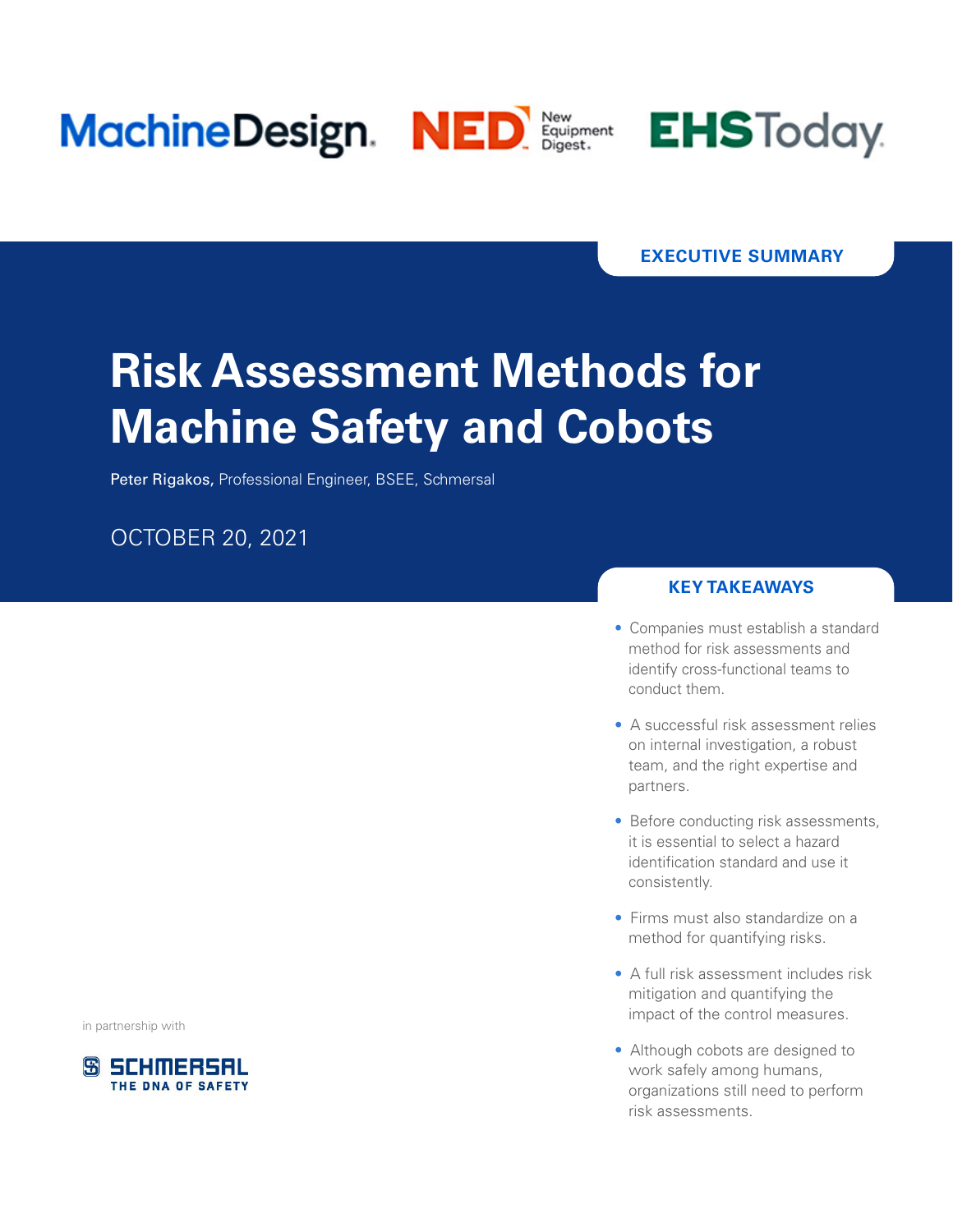# **OVERVIEW**

When building a machine safety mindset, a fundamental building block is establishing a risk assessment method. Risk assessments must be conducted by cross-functional teams that include operators and other individuals who are knowledgeable about equipment and how it is used on a day-to-day basis. Since risk assessment is subjective, organizations need to standardize on hazard identification and quantification methods. The resulting information will simplify the process of prioritizing and mitigating safety risks. Cobots can't be overlooked during risk assessments. Companies must incorporate Type C standards into their risk assessment templates.

# CONTEXT

Peter Rigakos discussed how to create a comprehensive risk assessment program that includes cobots.

# KEY TAKEAWAYS

### **Companies must establish a standard method for risk assessments and identify cross-functional teams to conduct them.**

Risk assessment is not a task for one person alone. Multiple disciplines must work together and help each other. The key to success is understanding the equipment and what it does. Although many believe that engineering should be responsible for risk assessments, an article published by the American Society of Mechanical Engineering in 1992 noted that engineers lack the tools and safety theory to understand how to identify hazards and risks. Instead, companies must establish a standard method to define what is safe.

Risk assessment provides more information than the risks associated with a machine. It trains everyone to understand machines better and, more importantly, to find the risks that are hiding.

*Peter Rigakos, Schmersal*

### **A successful risk assessment relies on internal investigation, a robust team, and the right expertise and partners.**

Four prerequisites for a successful risk assessment are:

1. Investigation. The first step is watching the machine in each mode and observing the operator interacting with it. The best way to get up to speed is to talk with multiple operators and maintenance people. The magic question is, "What do you hate about working with this machine?" This dialogue will identify why people are tempted to bypass safety mechanisms.

The goal of a risk assessment is to identify solutions that mitigate the safety risks. Before deciding what technologies to use, operators must weigh in about whether the solutions are possible and practical. For example, a potential solution might cause slowdowns or production failures. Production and safety must be balanced, so workers don't bypass safety solutions.

2. The team. Assemble the right people and ask the right questions. In addition to operators and maintenance, it can be helpful to talk with EH&S, engineering, designers, machine builders, and service technicians. Working with people who know the machines intimately leads to better designed safety features.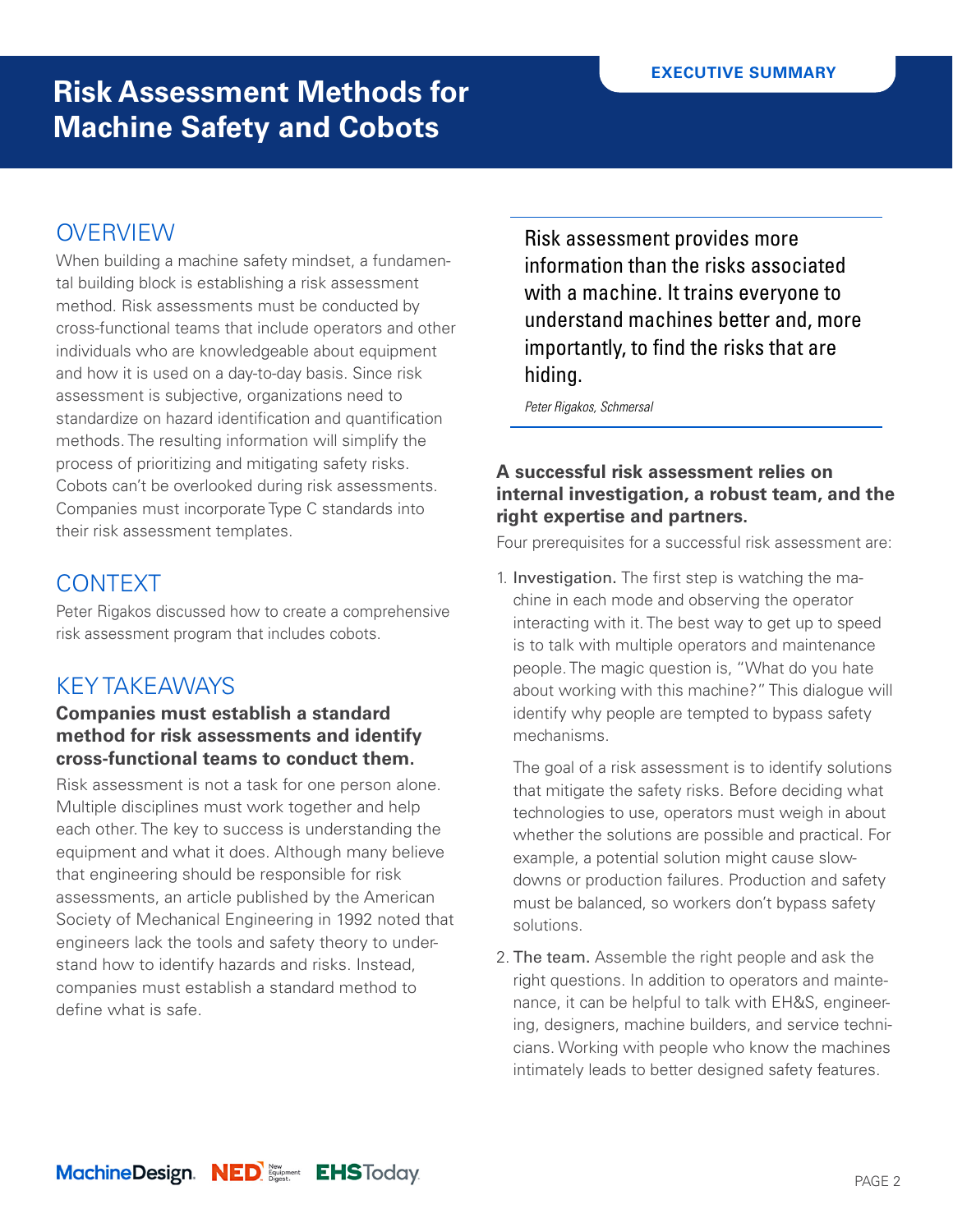- 3. Expertise. The cross-functional team may not have all the knowledge needed. For example, do they understand safety circuits and safety controls? Many risk assessments fail to review the controls, hydraulics, and pneumatics. It is critical to review the controls that may be hidden hazards.
- 4. Partners. It is fine not to have all the expertise in-house. Companies must identify the partners they want to work with and how those partners will provide the necessary documentation for various portions of the machines.

### **Before conducting risk assessments, it is essential to select a hazard identification standard and use it consistently.**

Risk assessment is subjective, so it is best to standardize as much as possible. A variety of ANSI and ISO standards discuss hazard identification and methods for quantifying the risk associated with hazards. It doesn't matter which standard a company adopts. Once a firm selects a standard, however, it must use it company-wide in a consistent way.

#### ISO and ANSI Standards Related to Hazard Identification and **Quantification**

- ISO 31000 Risk management Guidelines
- ISO 31010 Risk management Risk assessment techniques
- ISO 12100 Safety of machinery General principles for design – Risk assessment and risk reduction
- ISO/TR 14121-2, Safety of machinery Risk assessment Part 2: Practical guidance and examples of methods
- ANSI Z10 Occupational Health and Safety Management Systems standard
- ANSI B11.0 Safety of Machinery; General Requirements and Risk Assessment

In addition to adopting a hazard identification standard, companies must train teams on how to look for potential hazards. Finding hidden hazards can be difficult. Companies may want to pair employees that are new to hazard identification with a seasoned employee during their initial risk assessments.

### **Firms must also standardize on a method for quantifying risks.**

Once a hazard has been identified, the team must quantify the risk associated with it. Many frameworks

| <b>Likelihood of</b><br><b>Occurrence</b><br>(LO) |                |                        |                           |              | <b>Frequency of</b><br><b>Exposure</b><br>(FE) |                |              |             |              | <b>Degree of Possible</b><br><b>Harm</b><br>(DPH) |                |               |                              | # of Persons at<br><b>Risk</b><br>(NPE) |        |                |          |  |
|---------------------------------------------------|----------------|------------------------|---------------------------|--------------|------------------------------------------------|----------------|--------------|-------------|--------------|---------------------------------------------------|----------------|---------------|------------------------------|-----------------------------------------|--------|----------------|----------|--|
|                                                   | 0.033          |                        | Almost Impossible         |              |                                                | 0.1            | Infrequently |             |              |                                                   | 0.1            |               | Scratch / Bruise             |                                         |        | $\mathbf{1}$   | $1 - 2$  |  |
|                                                   | 0.5            |                        | <b>Highly Unlikely</b>    |              |                                                |                | Annually     |             |              |                                                   | 0.5            |               | Laceration / Mild III Health |                                         |        | $\overline{2}$ | $3 - 7$  |  |
|                                                   | $\mathbf{1}$   |                        | Unlikely, but could occur |              |                                                |                | Monthly      |             |              |                                                   | $\mathbf{1}$   |               | <b>Break Minor bone</b>      |                                         |        | $\overline{4}$ | $8 - 15$ |  |
|                                                   | $\overline{2}$ |                        | Possible, but unusual     |              |                                                |                | Weekly       |             |              |                                                   | $\overline{2}$ |               | <b>Break major bone</b>      |                                         |        | 8              | 16-50    |  |
|                                                   | 5              | happen                 | Even chance, could        |              |                                                |                | <b>Daily</b> |             |              |                                                   | $\overline{4}$ |               | Loss of 1 limb/eye           |                                         |        | 12             | $51+$    |  |
|                                                   | 8              |                        | Possible, not surprised   |              |                                                |                | Hourly       |             |              |                                                   | 8              |               | Loss of 2 limbs              |                                         |        |                |          |  |
|                                                   | 10             | Likely, to be expected |                           |              |                                                | $\overline{5}$ | Constantly   |             |              |                                                   | 15             | Fatality      |                              |                                         |        |                |          |  |
|                                                   | 15             | Certain                |                           |              |                                                |                |              |             |              |                                                   |                |               |                              |                                         |        |                |          |  |
|                                                   |                |                        |                           |              |                                                |                |              |             |              |                                                   |                |               |                              |                                         |        |                |          |  |
|                                                   |                | LO                     |                           |              |                                                | FE.            |              | <b>DPH</b>  |              |                                                   |                |               | <b>NPE</b>                   |                                         |        | <b>HRN</b>     |          |  |
|                                                   |                | 10                     |                           | $\mathbf{x}$ |                                                | 5              |              | $\mathbf x$ | 8            |                                                   | $\mathbf x$    |               | 1                            |                                         | Ξ      |                | 400      |  |
|                                                   |                |                        |                           |              |                                                |                |              |             |              |                                                   |                |               |                              |                                         |        |                |          |  |
|                                                   |                | Negligible             |                           | Very Low     |                                                | Low            |              | Significant |              | High                                              |                | Very High     | <b>Extreme</b>               |                                         |        | Unacceptable   |          |  |
|                                                   |                | $> 1 - 5$<br>$0 - 1$   |                           |              | $> 5 - 10$                                     |                | $> 10 - 50$  |             | $> 50 - 100$ |                                                   |                | $> 100 - 500$ | $>$ 500 $-$ 1000             |                                         | > 1000 |                |          |  |

#### **Figure 1: Quantifying Risk Using the Hazard Rating Number (HRN) Method**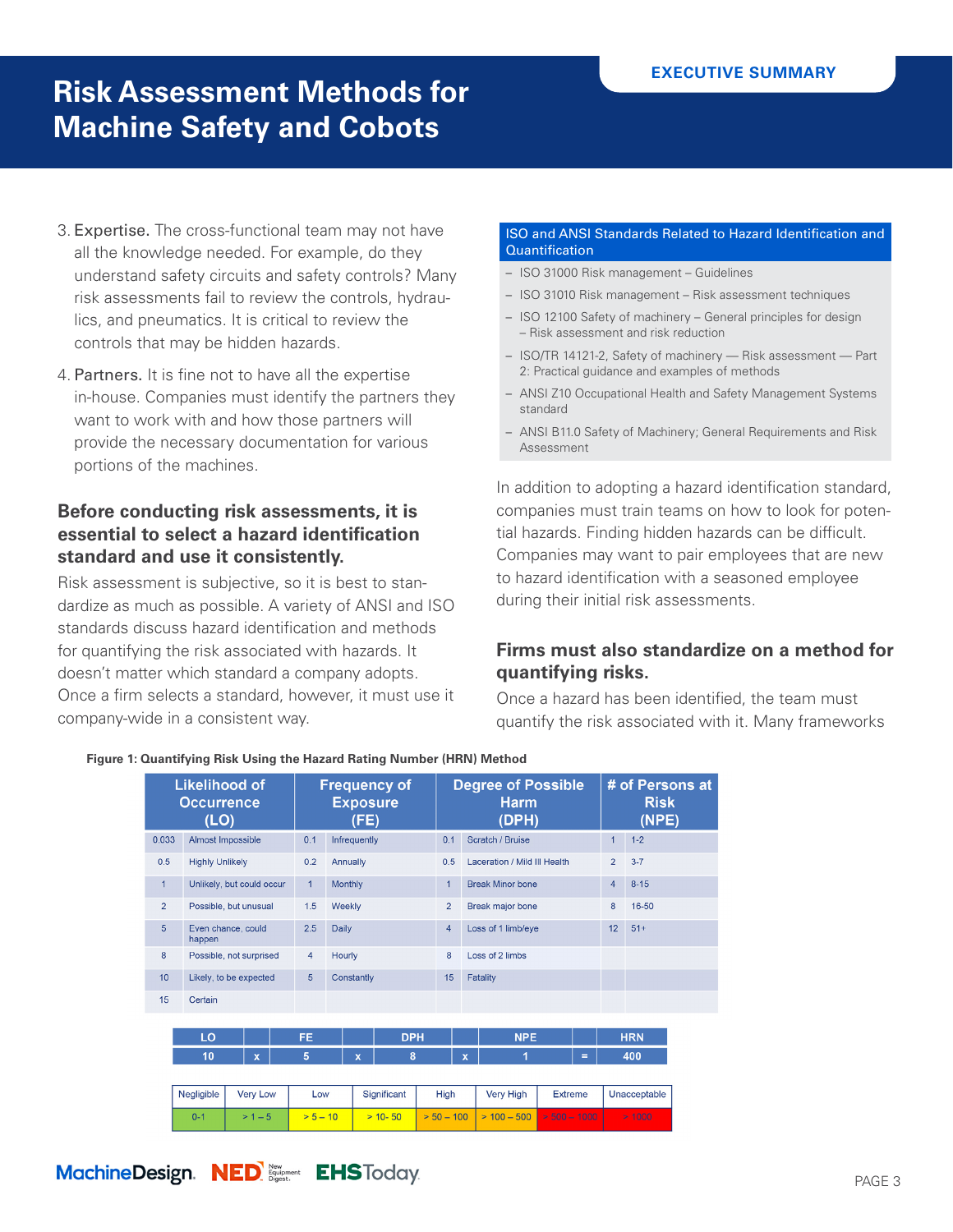exist. One commonly used approach is the Hazard Rating Number (HRN) method. This methodology evaluates the likelihood of a risk occurring, the frequency of exposure to the risk, the degree of possible harm, and the number of people at risk. Quantifying risk is a team exercise. Groups should include an odd number of people, in case they need to vote.

### **A full risk assessment includes risk mitigation and quantifying the impact of the control measures.**

After the team has quantified the safety risks, they must prioritize the risks to identify which they will mitigate first. A full risk assessment quantifies the risk a second time with the safety guarding in place. If the hazard rating decreases, the team knows that it has accomplished its goal.

#### **Figure 2: Risk Assessment Flowchart**



### **Although cobots are designed to work safely among humans, organizations still need to perform risk assessments.**

Collaborative robots, or cobots, perform many different functions with different potential hazards. For example, the danger associated with picking and placing products with a suction cup is much lower than opening boxes with a knife or cleaning burrs off a part with a drill.

ISO Type C standards apply to machines including cobots and they include specific things that safety teams should evaluate, such as transient contact or quasi-static contact. A cobot risk assessment follows the basics of any standard risk assessment, but it must also include the Type C standard elements.

One approach is to break risk assessments into two parts:

- 1. Task-based risk assessment. This examines the hazards associated with tasks completed by operators and maintenance staff during setup, cleaning, operation, and more.
- 2. Machine-based risk assessment. This addresses items from the Type C standards.

By using this type of risk assessment template, companies can re-open a risk assessment if they later add a cobot to their operations and address the machine-based risk assessment questions.

Four steps for getting started with risk assessments that include cobots are:

1. Identify the quantifiable methods that the organization will use for risk assessment. One example is the HRN methodology, but many other approaches exist.

MachineDesign. NED Support EHSToday.